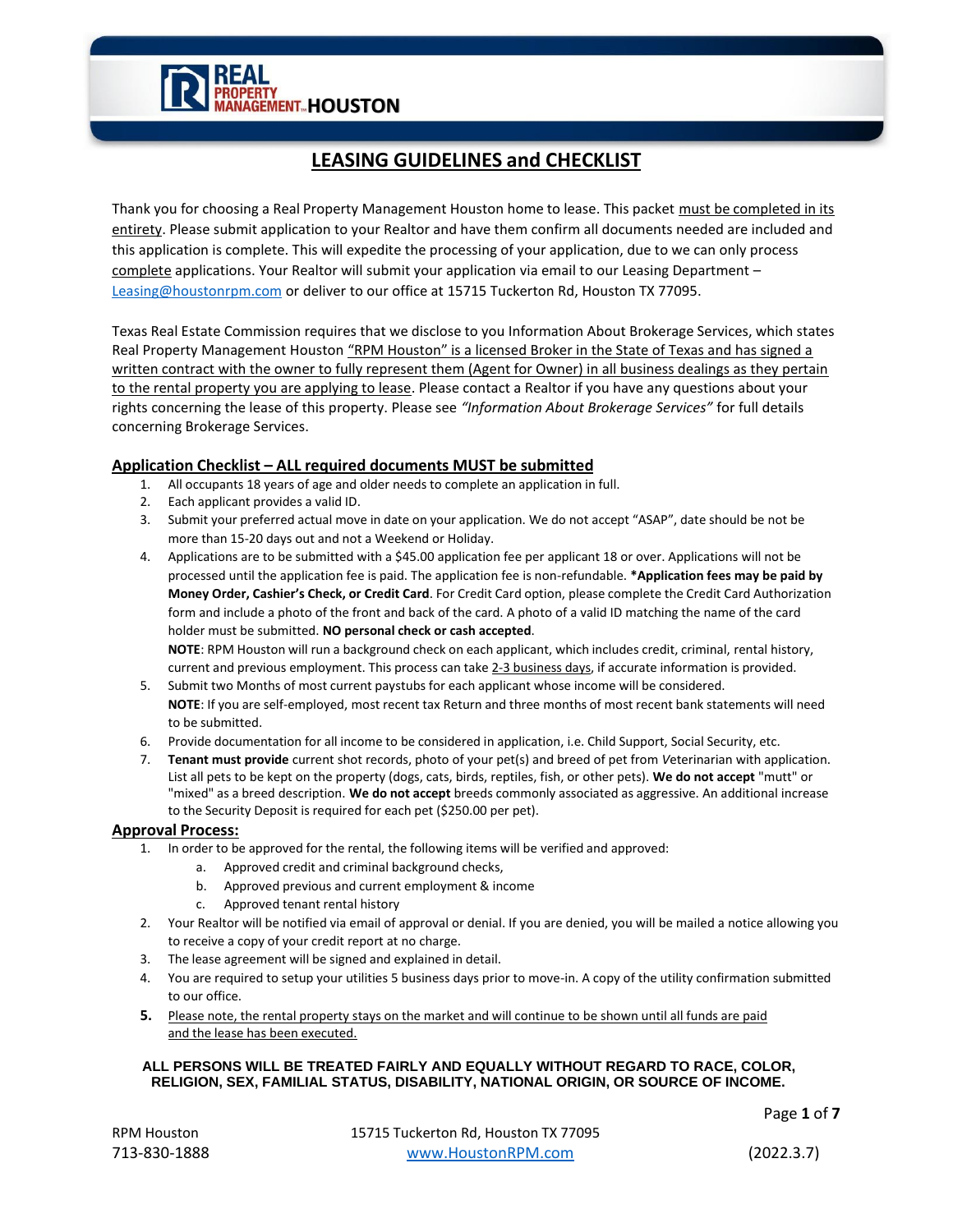

# **Tenant Selection Criteria**

Pursuant to Texas Property Code Section 92.3515 and the Fair Credit Reporting Act, 15 U.S.C.A., Section 1681, Chapter 41, the following tenant selection criteria is being provided to you. The following constitute grounds upon which Landlord will be basing the decision to lease a property to an applicant:

1. **Current Income:** Landlord may ask for verification of income as stated on the Lease Application. Based upon the rent rate, the Landlord may require verifiable, sufficient income to lease the property to you.

(i.e., paystubs, bank statements and or tax returns)

- 2. **Credit History:** Landlord will obtain a Credit Report and verify your credit history and the Landlord's decision to lease the property may be based upon information obtained from this report.
- 3. **Criminal History:** Landlord will obtain a criminal history check on all applicants 18 years of age and older who are applying for the property. Landlord's decision to lease property may be influenced by criminal activity.
- 4. Rental History: Landlord will contact and confirm your previous rental history. Landlord's decision to lease you the property may be influenced by the information provided to us by your previous landlord.
- 5. **Applicant Information Must be Factual:** Failure to provide accurate information on the application will be considered by Landlord when making the decision to lease the Property.
- 6. **General:** Landlord may have specific criteria that pertains to a specific unit. This will be given to the applicant if it pertains to the home they are inquiring about.
- 7. **Approval Criteria:** The following items may negatively affect your application approval:
	- Incomplete Rental History, Evictions, Insufficient Income, Previous offenses against Landlords, Convicted Sex Offender, Drug Convictions including Intent to Sell, Domestic Violence Convictions, Credit Score, and/or Bankruptcy

Signing this acknowledgment indicates that you have had the opportunity to review the landlord's tenant selection criteria. The tenant selection criteria may include factors such as criminal history, credit history, current income, and rental history. If you do not meet the selection criteria, or if you provide inaccurate or incomplete information, your application may be rejected and your application fee will not be refunded.

Printed Name:

| <b>Applicant Signature:</b><br>Date |  |
|-------------------------------------|--|
|                                     |  |

This form must be signed, dated, and returned by each applicant along with the completed application.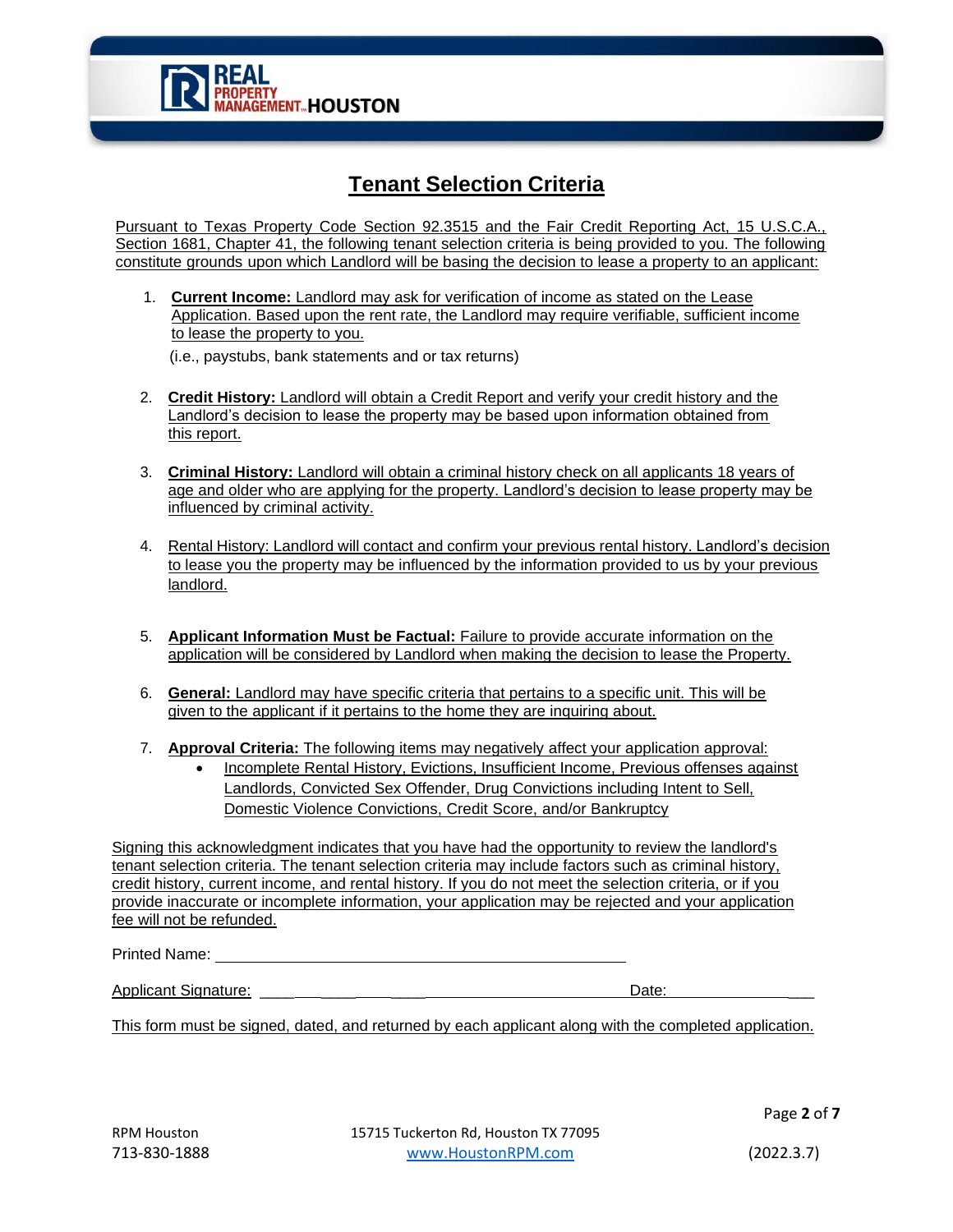

**ALL PERSONS WILL BE TREATED FAIRLY AND EQUALLY WITHOUT REGARD TO RACE, COLOR, RELIGION, SEX, FAMILIAL STATUS, DISABILITY, NATIONAL ORIGIN, OR SOURCE OF INCOME.**

# Property Address  $\Box$ Anticipated Move in Date Monto Monthly Rent \$ Applicant referred by: Realtor  $\Box$  Internet Realtor's E-mail Realtor's phone \_ Applicant's Name (first, middle, last) Applicant's Former Last Name (maiden or married) Email Work Number 2014 Normal Home and/or Cell Number 2014 Number 2014 Social Security <u>Decomes and Community Driver's License Date of Birth and the Security Date of Birth</u> U.S. Citizen  $\Box$  Documentation from the Bureau of Citizenship and Immigration Emergency Contact Information: Name <u>Lease and Contact Information: Name Phone</u> Address **Electionship 2016** Email **Email Relationship 2016** Relationship List all occupants that will occupy the property: Name Domester Communications (Relationship Date of Birth Name Date of Birth Relationship Relationship Date of Birth Name Dour Communicationship Relationship Date of Birth Name Date of Birth Relationship Date of Birth Applicant's Current Address  $\Box$ *Landlord's Name Email* **Contact Number** Rent \$ **Date of Move-In** Date of Move-Dut Rent \$

## **Residential Lease Application**

Reason for Leaving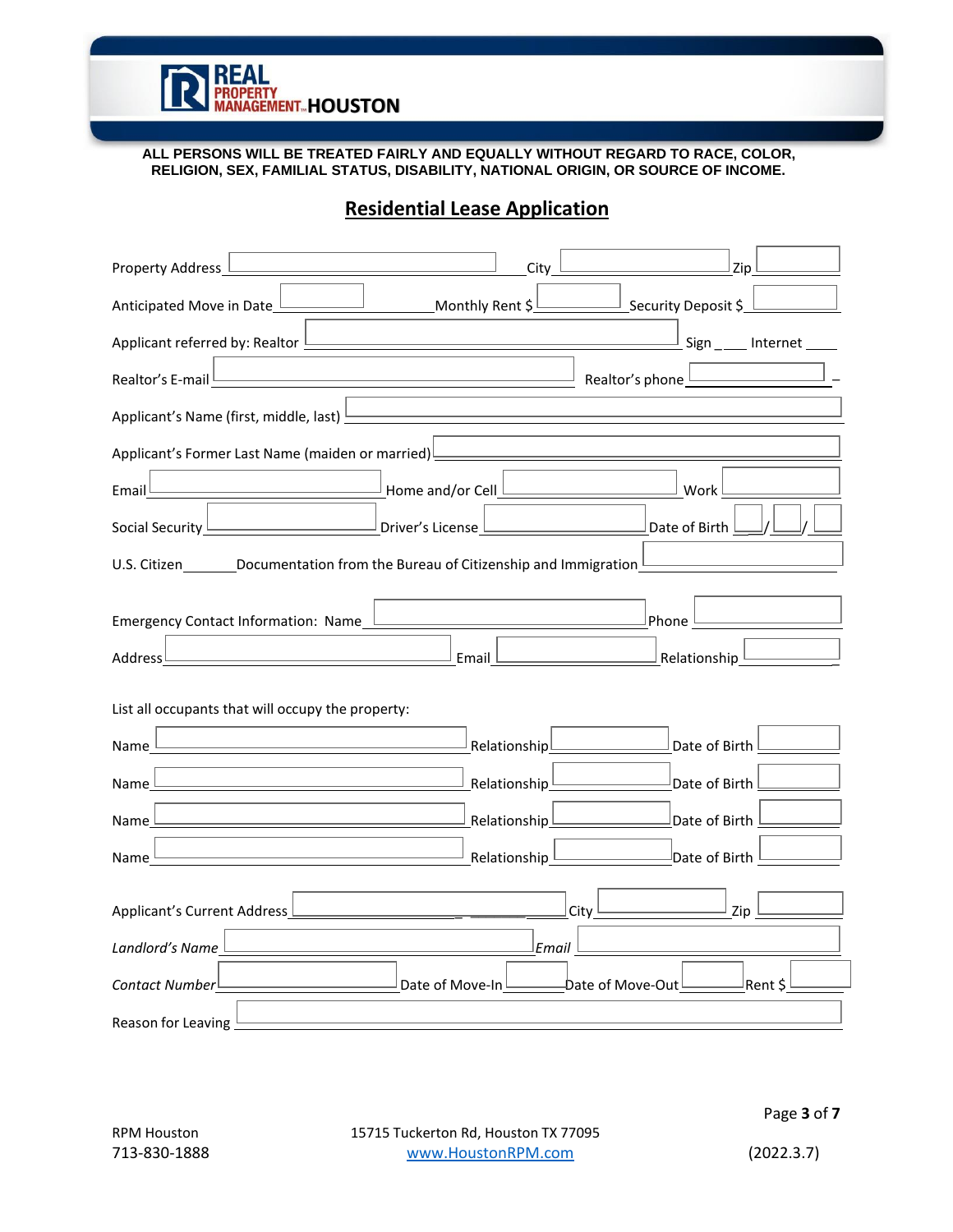

| Applicant's Previous Address<br>Zip<br>City                                                                                     |
|---------------------------------------------------------------------------------------------------------------------------------|
| Landlord's Name<br>Email                                                                                                        |
| Date of Move-In<br>Date of Move-Out<br>Contact Number<br>Rent \$                                                                |
| Reason for Leaving                                                                                                              |
| Applicant's Current Employer                                                                                                    |
|                                                                                                                                 |
| Supervisor's Name<br>Phonel<br>Email                                                                                            |
| Position<br>Gross Monthly Income \$<br>Start Date                                                                               |
| *Note: If self-employed submit last year's tax return and three months of most recent bank statements.                          |
|                                                                                                                                 |
| Applicant's Previous Employer                                                                                                   |
| $\mathop{\mathsf{End}}\nolimits$ Date $\mathop{\mathsf{I}}\nolimits$<br>Gross Monthly Income \$<br><b>Start Date</b>            |
|                                                                                                                                 |
| Position<br>Supervisor's Name                                                                                                   |
| Phone<br>Email                                                                                                                  |
|                                                                                                                                 |
| List all vehicles to be parked on the property:                                                                                 |
|                                                                                                                                 |
| Make<br>Model<br>License Plate<br>Color<br>Year                                                                                 |
| <b>Make</b><br>$\perp$ License Plate_<br>$ $ Model $ $<br>Color<br>Yearl                                                        |
|                                                                                                                                 |
| Tenant must provide current shot records, photo of your pet(s) and breed of pet from your Veterinarian with                     |
| application. List all pets to be kept on the property (dogs, cats, birds, reptiles, fish, or other pets). We do not accept      |
| "mutt" or "mixed" as a breed description. We do not accept breeds commonly associated as aggressive.                            |
| All Shots Current: Yes<br>Breed:<br>$ {\sf Weight} $<br><sup> </sup> Color:<br>Age:l<br>Nο<br>Name:                             |
| _Breed: <mark>l</mark><br>All Shots Current: Yes <sup>l</sup><br>Weight<br>!:Color<br><sup>l</sup> No<br><u> Age: </u><br>Name: |

Name: <u>Name: Breed: Breed: Breed: Weight Age: Color: Contagraphy All Shots Current: Yes Nol</u>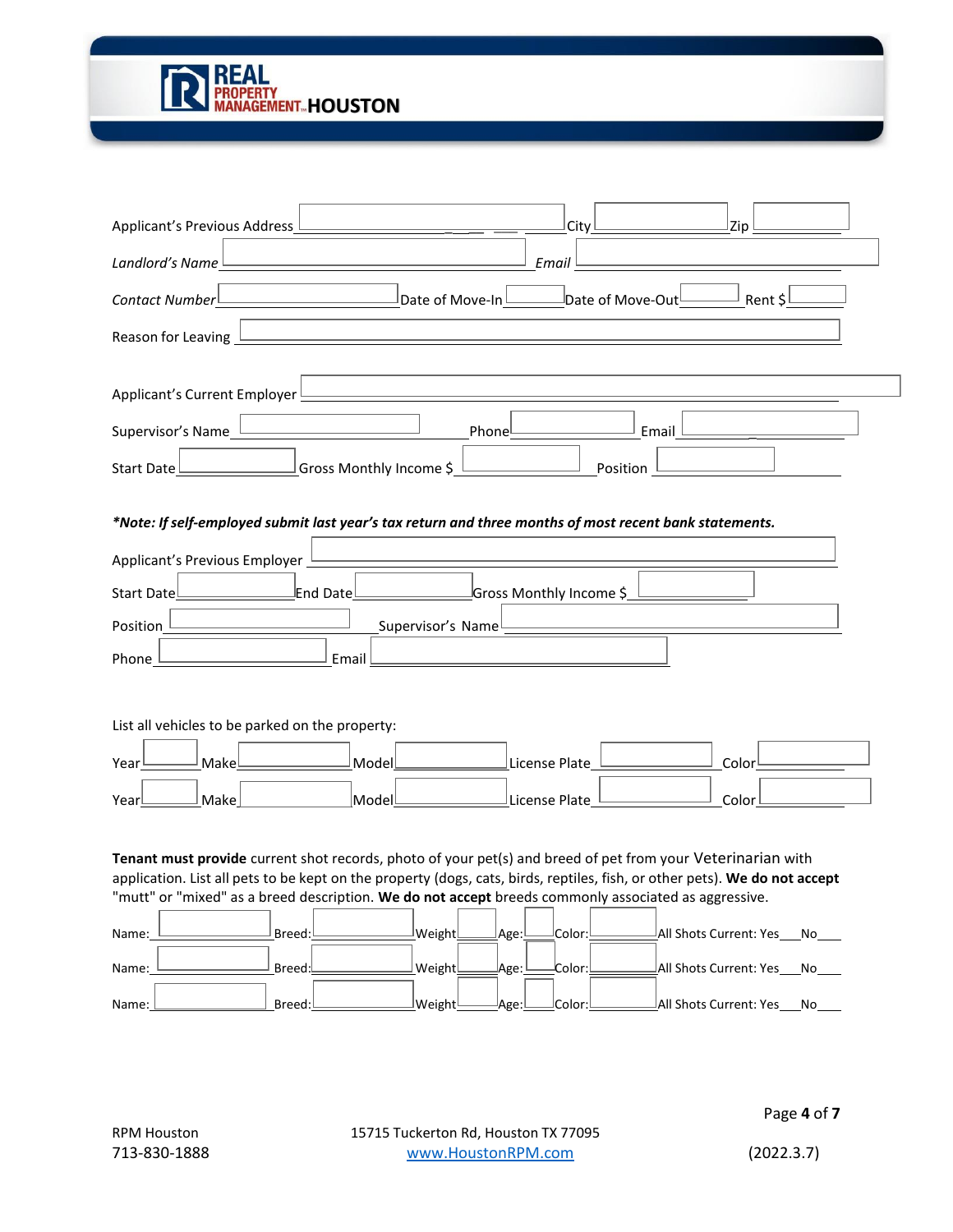

| Has applicant viewed property prior to applying? YES $\Box$ NO $\Box$ If no, will applicant allow their agent to view & accept |
|--------------------------------------------------------------------------------------------------------------------------------|
| property on their behalf? $YES$ $\Box$ NO                                                                                      |
| Does anyone that will occupy the property smoke? YES<br>NO L                                                                   |
| Will applicant maintain renter's insurance? YES $\Box$ NO                                                                      |
| Has applicant ever been evicted or breached a lease agreement? YES $\Box$ NO $\Box$ If yes, when/explain                       |
| Has applicant ever filed for bankruptcy? <b>YES</b> $\Box$ <b>NO</b> $\Box$ If yes, when                                       |
| Has applicant ever been convicted of a crime? YES $\Box$ NO $\Box$ If yes, when/explain                                        |
| Is the applicant a registered sex offender or ever been convicted of a sexual crime? YES $\Box$ NO                             |
| Is the applicant a member of the military? <b>YES</b> $\Box$ <b>NO</b> $\Box$ If yes, status $\Box$                            |
|                                                                                                                                |

#### **NON-REFUNDABLE CREDIT AND CRIMINAL CHECK**

(Initial) Applicant submits herewith a non-refundable payment in the amount of \$45.00 per applicant 18 or over for the credit check and processing charge. I hereby authorize Real Property Management Houston "RPM Houston" (Agent) to contact credit service organizations, personal and credit references given herein, plus my employers to verify the information I have given. I also authorize Agent to report to credit service organizations any information relevant to my unsatisfied obligations to Agent or Landlord after I vacate the property. I also authorize Agent to share the information on this application and related verification data to anyone Agent feels is part of the qualifying process including the owner of the property. I acknowledge this application is the property of the Agent.

#### **INFORMATION ABOUT BROKERAGE SERVICES - AGENCY DISCLOSURE**

(Initial) I understand that RPM Houston is the Agent and representative for the owner and will be paid a fee by the Owner. I also understand that RPM Houston has signed an agreement with the owner of this property, and by law and according to the guidelines set forth by the Texas Real Estate Commission, RPM Houston must only represent and act in the best interest of the owner in negotiations, representations, and leasing this property. RPM Houston is a licensed Broker in the state of Texas. I have read the Information About Brokerage Services - Agency Disclosure and fully understand that RPM Houston is the Owner's representative in all dealings pertaining to this property.

#### **PROPERTY CONDITION**

(Initial) I also understand that this property is being leased **"AS IS"** in its present condition. Any stipulations, changes or modifications which I require of the property or the lease term are written on the back of this application and signed by each applicant. Your requests will be submitted to the owner, and verbal agreements must be put in writing to be valid and legal.

### **SECURITY DEPOSIT DEPOSIT AMOUNT \$**

(Initial) It is my desire to enter into a lease agreement with the Agent for the property listed above, and agree that my payment of the deposit is a binding agreement between myself and RPM Houston. Pending the approval of my application, RPM Houston agrees to accept the deposit amount above to secure my tenancy at the above property. Upon signing the lease, this deposit will become a part of the lease agreement and will be applied to the tenant's security deposit. If RPM Houston declines my application, I will be reimbursed the full amount of the deposit.

#### **NOTICE OF LANDLORD'S RIGHT TO CONTINUE TO SHOW THE PROPERTY**

(Initial) Unless landlord and applicant enter into a separate written agreement otherwise, the property remains on the market until all funds are paid and a lease is signed by all parties. Landlord will continue to show the property to other prospective tenants and accept another offer.

#### **ADMINISTRATIVE FEES**

(Initial) I understand an administrative fee of \$200.00, made payable to RPM Houston, is due at lease closing upon approval.

 $\Box$ (Initial) I acknowledge Property Manager will charge a monthly \$4.99 technology fee to Tenant's "My" ledger which must be paid monthly.

| Applicant Signature L | Datel | RPM Houston | Date |  |
|-----------------------|-------|-------------|------|--|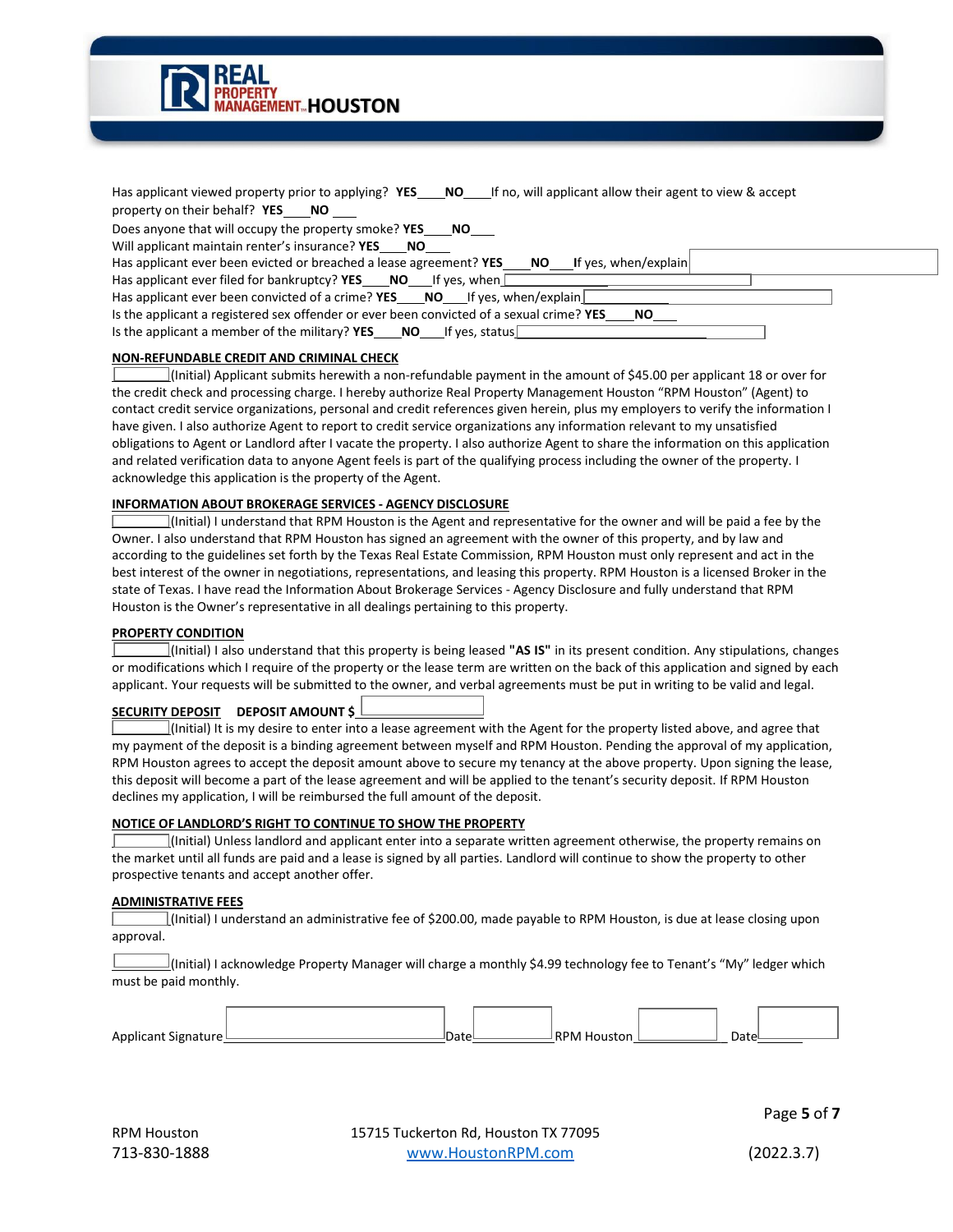

## **AUTHORIZATION TO RELEASE INFORMATION RELATED TO**

## **A RESIDENTIAL LEASE APPLICANT**

|  | $\perp$ (Applicant) have submitted an application |  |
|--|---------------------------------------------------|--|
|  |                                                   |  |

to lease the property located at  $\Box$ 

The Landlord's Agent is Real Property Management Houston located at 15715 Tuckerton Rd, Houston TX 77095. The contact information by phone 713-830-1888.

Acknowledgements & Representation:

- (1) I had the opportunity to review the Landlord's Agent tenant selection criteria, which is included in this application packet or available upon request. The tenant selection criteria may include factors such as criminal history, credit history, current income, and rental history.
- (2) I understand that providing inaccurate or incomplete information is grounds for rejection of this application and forfeiture of any application fee and may be grounds to declare me in breach of any lease I may sign.
- (3) I represent that the statements in the application are true and complete.

I hereby give my permission:

- (1) Tomy current and former employersto releasemy information aboutmy employment history and income history to Real Property Management Houston.
- (2) To my current and former landlords to release any information about my rental history to Real Property Management Houston.
- (3) To my bank to provide a verification of funds I have on deposit to Real Property Management Houston.
- (4) To Real Property Management Houston to obtain a copy of my consumer credit and criminal report from any consumer reporting agency and to obtain background information about me.

Applicant Signature  $\Box$  Date

Real Property Management Houston
<br>
<u>Date</u>

#### **ALL PERSONS WILL BE TREATED FAIRLY AND EQUALLY WITHOUT REGARD TO RACE, COLOR, RELIGION, SEX, FAMILIAL STATUS, DISABILITY, NATIONAL ORIGIN, OR SOURCE OF INCOME.**